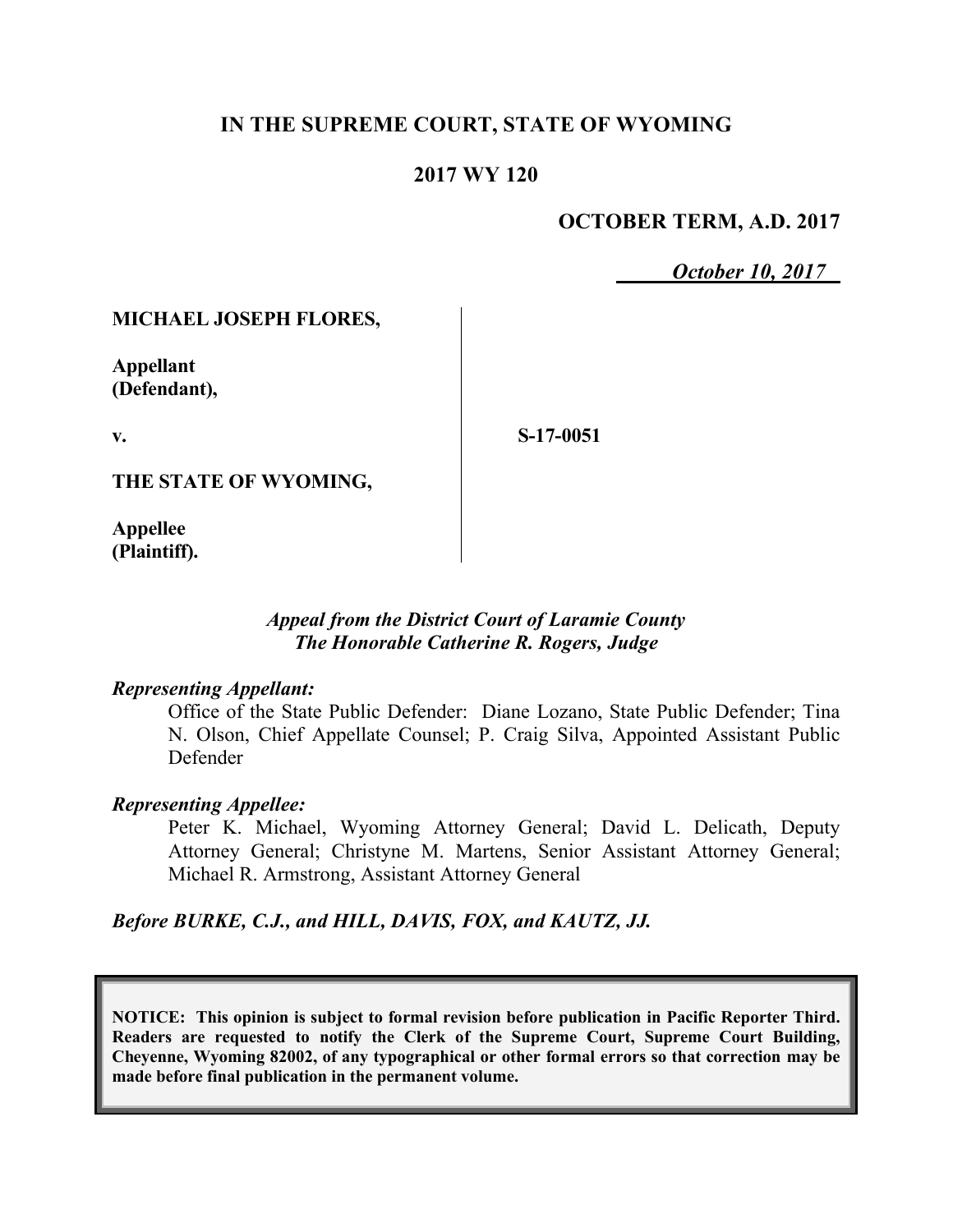## **DAVIS**, **Justice**.

l

[¶1] Michael Flores appeals from his conviction for interfering with a peace officer under Wyo. Stat. Ann.  $\hat{\S}$  6-5-204(b) (LexisNexis 2017),<sup>1</sup> which provides that "[a] person who intentionally and knowingly causes or attempts to cause bodily injury to a peace officer engaged in the lawful performance of his duties is guilty of a felony[.]" He asks only whether the evidence was sufficient to sustain that conviction. We affirm.

## **FACTS**

[¶2] Shortly after 5:00 p.m. on April 8, 2015, one of Flores' neighbors in a 4-unit apartment building heard loud yelling punctuated by Flores screaming that he was going to kill some unidentified person. Concerned that someone might be in danger, the neighbor reported the disturbance to the Cheyenne police. Officers Allen and Zabriskie arrived shortly thereafter.

[¶3] The officers knocked and announced their presence, but no one responded at either the main entrance to the apartment or the sliding glass door at its rear. Zabriskie stayed at that door while Allen and the newly arrived Sgt. Wrede returned to the front door to once again seek a response from inside the apartment. When that effort proved unavailing, employees of the company that managed the building brought the officers a key to Flores' apartment. That key, however, did not work, so one of the management company's employees kicked open the main entrance and opened the sliding glass door for Officer Zabriskie.

[¶4] As Officer Allen moved into a hallway inside the apartment, he saw Flores standing in a doorway at the other end. In the room behind Flores, Allen saw a man who was not moving on a bed. He ordered Flores to move so that he could check on the reclining man's condition, but Flores refused and braced himself in the doorway to block the officer's passage. In response, Allen put him on the floor, and when Flores rolled to his stomach and stuck his hands underneath, Wrede and Zabriskie assisted in pulling his arms out so he could be handcuffed and his waistband could be checked for weapons. Allen then woke the man on the bed and found that although he was uninjured, he was very intoxicated.

[¶5] Officers Allen and Zabriskie then escorted Flores down a set of exterior stairs attached to the deck at the rear entrance to the apartment, and to Allen's patrol vehicle approximately half a block away. From the stairs to the vehicle, Flores continually attempted to pull away from one officer and then the other, and told Zabriskie he would

<sup>&</sup>lt;sup>1</sup> Flores was also convicted of a misdemeanor charge of interfering with an officer and a breach of peace, but neither are challenged in this appeal.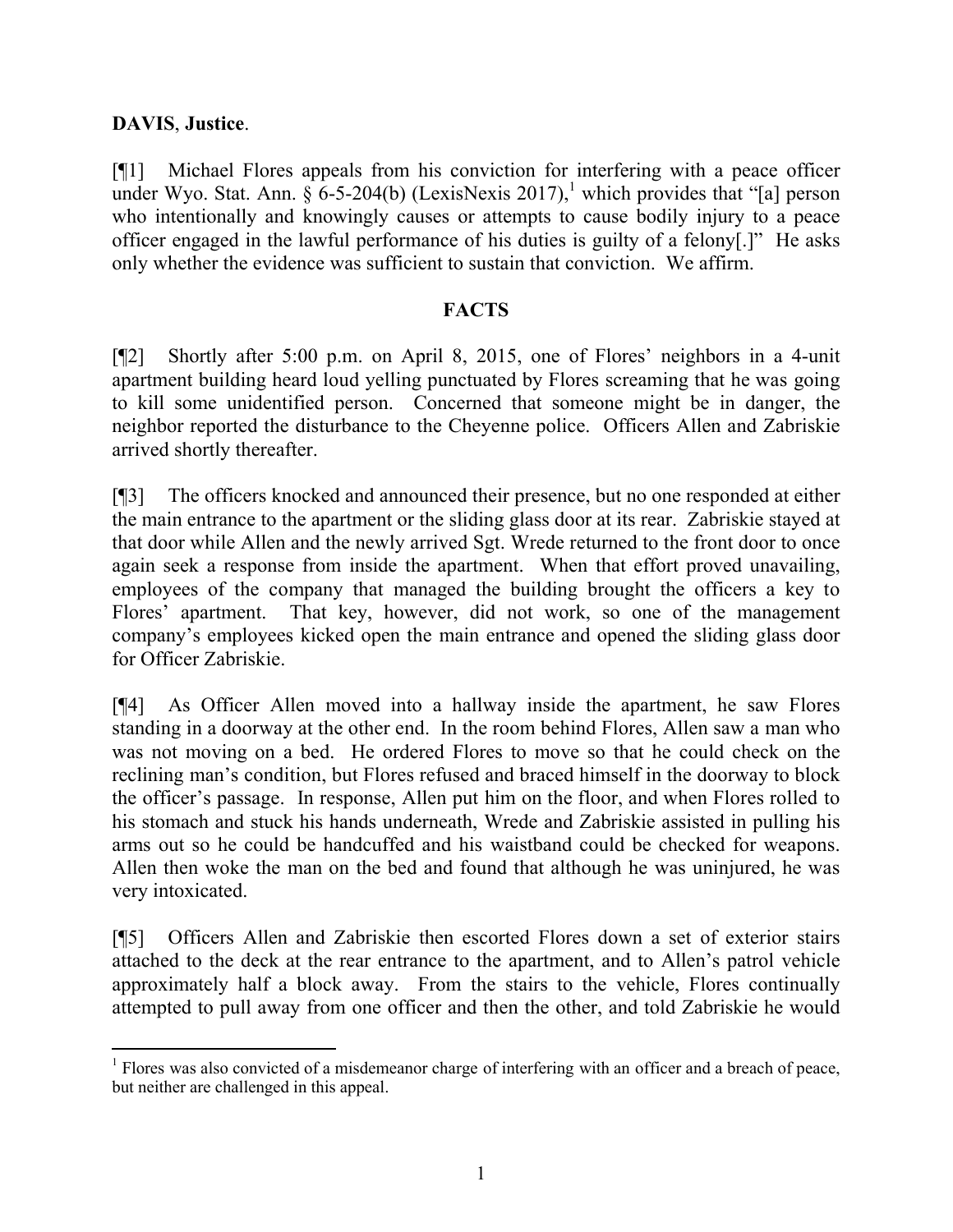"kick their butts." He continued pushing and pulling at the vehicle while Allen was attempting to search him for weapons and contraband, so Zabriskie pressed him face first into the side of the vehicle to control him. When Allen completed his search, Zabriskie turned him around, and Flores bent at the waist to push himself away from the patrol car and into Zabriskie.

[¶6] While he was bent over, Allen opened the rear door of the vehicle, and Zabriskie took advantage of that position by pushing Flores backward into the rear seat, where he rocked onto his back with his feet sticking outside the door frame. As Zabriskie leaned inside to swing his legs away from the upper rear of the door opening, Flores pulled both of his knees to his chest and—intentionally, in the officer's mind—kicked him primarily with his right foot, with enough force to push him out of the vehicle.<sup>2</sup> The kick struck Zabriskie in the region of his solar plexus, which was covered by a portion of a rigid plate inside the officer's protective vest, but it temporarily knocked the wind out of him. The area remained tender for a few days after the incident, and it hurt whenever his movements brought it into contact with the body armor he wore on the job.

[¶7] Flores was later charged and convicted of a breach of the peace for loudly disturbing his neighbors, a misdemeanor interference count in relation to his actions toward Officer Allen inside his apartment, and a felony interference count for kicking Officer Zabriskie. He timely perfected an appeal from the felony conviction.

# **DISCUSSION**

[¶8] As noted above, one may commit felony interference under Wyo. Stat. Ann. § 6-5- 204(b) either by intentionally and knowingly causing or by attempting to cause bodily injury to a peace officer. Because the crime may be committed by alternative means, one might expect that Flores' sufficiency of the evidence challenge to his conviction would invoke the rule announced in cases such as *Bush v. State*, 908 P.2d 963 (Wyo. 1995), and *Tanner v. State*, 2002 WY 170, 57 P.3d 1242 (Wyo. 2002).

[¶9] In that line of cases we have held that where the charging document and the instructions describe an offense by referencing statutory language which sets out alternative elements, and a general verdict is supportable on one basis but not the other, we will set aside the verdict if it is impossible to determine which ground the jury selected. *Simmons v. State*, 2003 WY 84, ¶ 29, 72 P.3d 803, 813 (Wyo. 2003); *Bush*, 908 P.2d at 966. In this case, both the information and the pertinent elements instruction described the felony interference charge using both the "intentionally and knowingly cause" and the "attempting to cause" language of § 6-5-204(b).

l  $2$  The struggle at and in Officer Allen's patrol vehicle was video recorded by an interior camera, and a portion of that video was played for the jury by stipulation of the parties.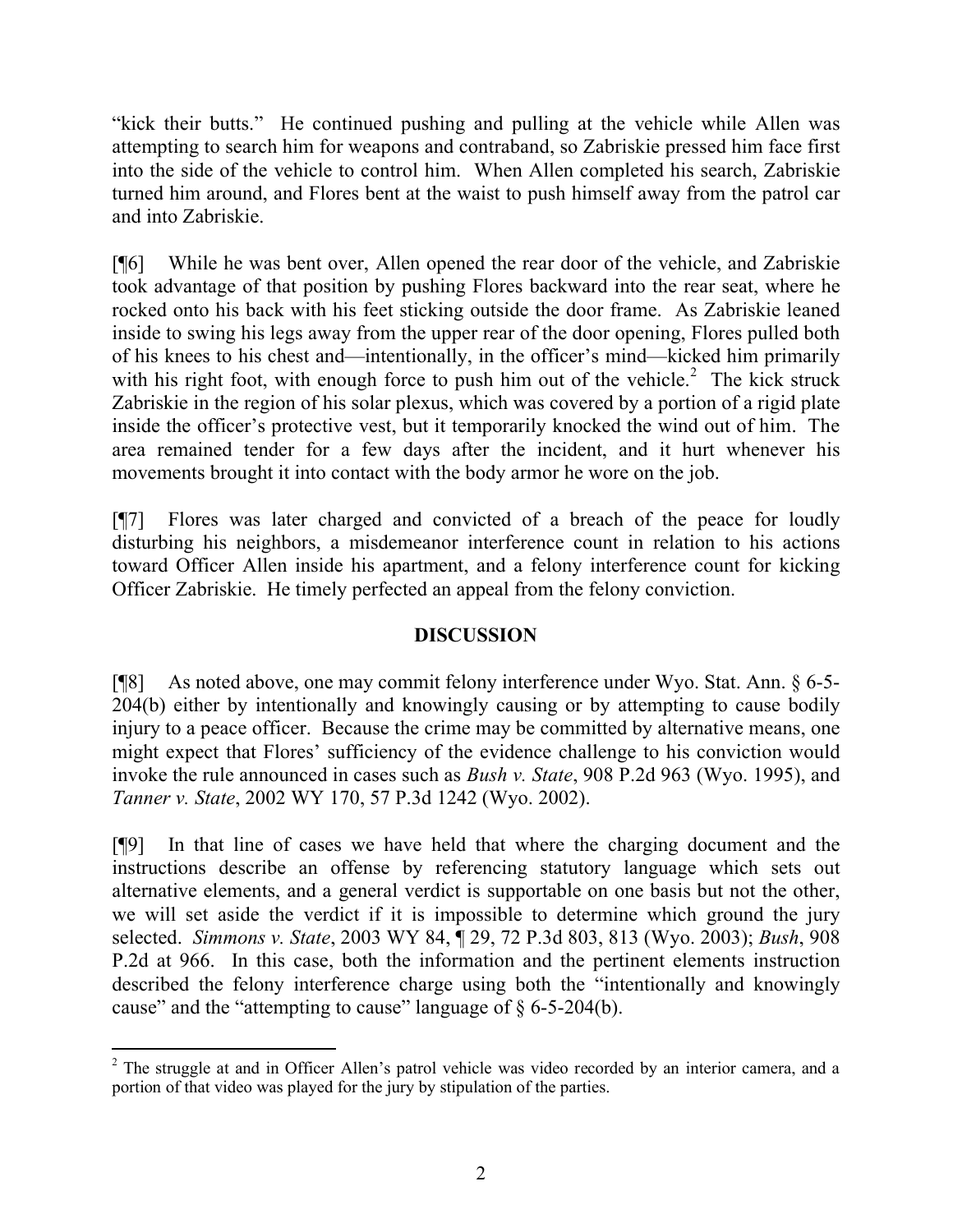[¶10] Nevertheless, Flores has raised no *Bush* claim on appeal, and he posed no objection on that basis in the district court. Rather, he asserts that it was clear to all involved in the trial that the State was proceeding on the single theory that he intentionally and knowingly caused bodily injury to Zabriskie. That assertion rests on the fact that the prosecutor expressly informed the jury, after describing the kicking incident during his closing argument, that he was not alleging that Flores merely attempted to injure the officer—he was alleging Flores had indeed injured him. It should also be noted that defense counsel reminded the jury of the State's position during his own closing argument.

[¶11] We need not delve deeper into *Bush* and *Tanner* here, for Flores has not raised that  $\frac{1}{2}$  issue.<sup>3</sup> He only poses the question of whether the State provided sufficient evidence that he intentionally kicked Officer Zabriskie, and that he caused bodily injury to the officer.

[¶12] In evaluating the sufficiency of the evidence to support a criminal conviction, this Court considers whether a rational trier of fact could find that the essential elements of a crime were proven beyond a reasonable doubt. Our review gives the State the benefit of every favorable inference that may reasonably and fairly be drawn from its evidence and ignores any conflicting evidence provided by the defendant. *Brown v. State*, 2014 WY 104, ¶ 8, 332 P.3d 1168, 1171-72 (Wyo. 2014); *Simmons*, ¶ 28, 72 P.3d at 813.

[¶13] As noted above, the State introduced testimony that Flores stubbornly used physical force against Officers Allen and Zabriskie to keep them from carrying out their duties. When Allen attempted to check on the welfare of Flores' immobile guest, he clung to a door jamb to prevent the officer from passing. After being taken to the floor by officers to prevent further obstructions, he then struggled with them to keep his hands under his body so he could not be handcuffed. Shortly thereafter he pulled and pushed on Allen and Zabriskie as they guided him half a block to a patrol car, and upon being held in place while Allen searched him, he bent forward to push himself away from the vehicle.

[¶14] These instances of his intentional use of aggressive physical force towards the officers immediately preceded kicking Officer Zabriskie, and they can fairly and

l

<sup>&</sup>lt;sup>3</sup>We note in passing that in *Tanner*, we declined to look to a prosecutor's actions during trial as a basis for overlooking an information and instructions that indicated he was advancing two alternative theories of guilt provided by Wyoming's burglary statute. However, in that case we were asked to infer that the prosecutor was advancing only one theory from his mere failure to put on evidence supporting the alternative basis for conviction or address that alternative in his closing argument. We concluded that if such was indeed his intent, it would be entirely speculative to say the jury got that message. *Tanner*, ¶ 14, 57 P.3d at 1246. Those circumstances did not include the clear and direct statement of that intent from both the prosecutor and defense counsel that we find in Flores' case.